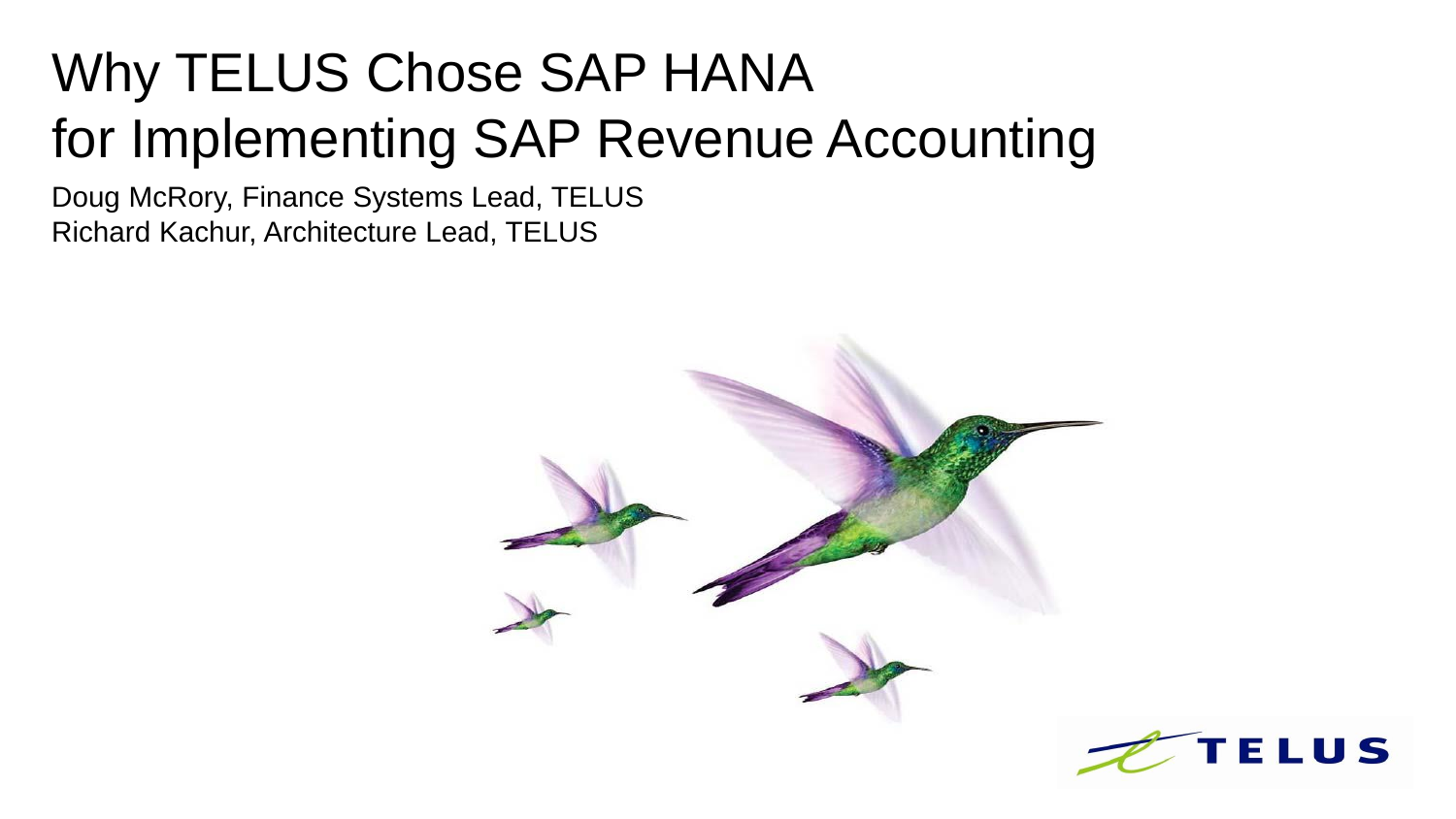# **Agenda**

- $\rightarrow$  About TELUS
- → Challenge Summary
- → IFRS Revenue Recognition Impact to Telcos
- $\rightarrow$  Key Considerations



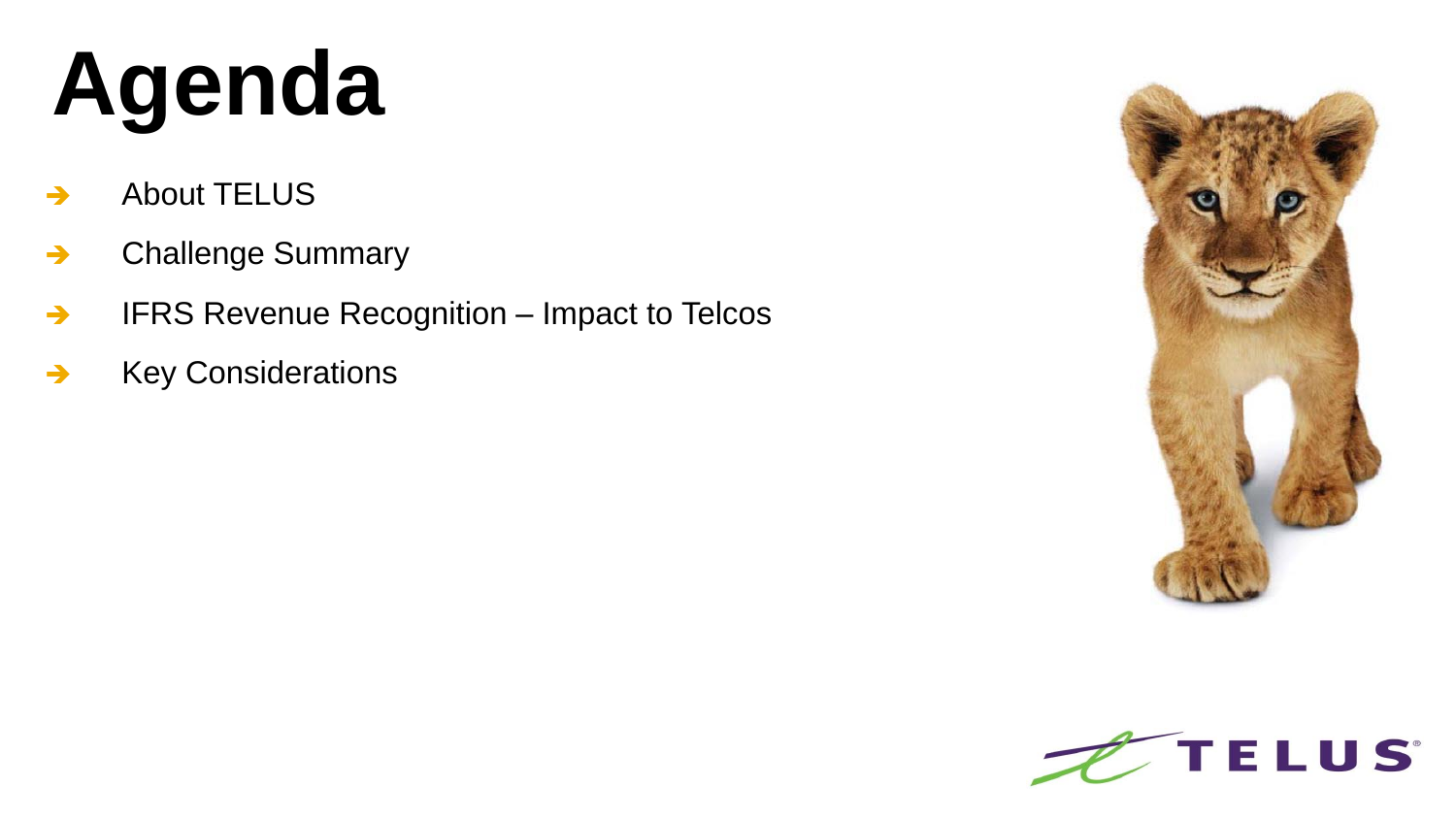## • **One of Canada's largest Telecom Providers**

- \$12 billion CDN annual revenue
- 8.1 million wireless subscribers
- 3.2 million network access lines
- 1.5 million internet subscribers
- > 900 thousand TV subscribers
- **National wireless coverage**
- **Wireline coverage in western Canada and Quebec**



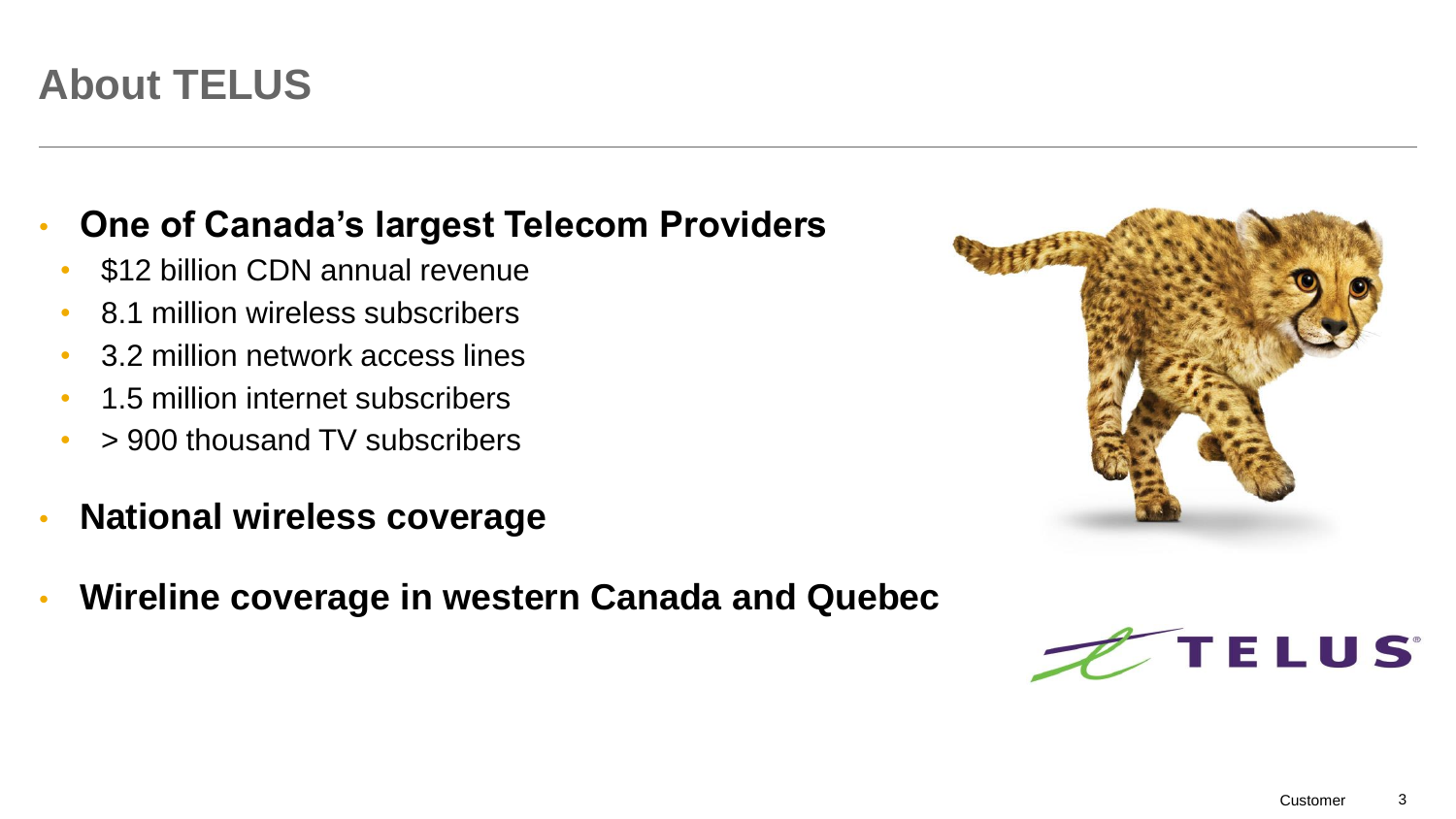## **Challenge Summary**

### **Business Drivers**

- Compliance requirements new international standard for reporting revenue in corporate financials and pre-requisite for being listed on international market exchanges
- Urgency effective January 1, 2018 the quarterly and annual financial statements must comply with the international standard. In addition, 2017 and in some cases 2016 must be restated retroactively
- Dual reporting required for transition year
- Opening balances need to be generated for start of transition year

## **Desired Business Outcomes**

- Assess the financial impact of the IFRS 15 accounting standard
	- Ability to prepare the market, external stakeholders and internal customers for impacts of IFRS 15
- Operate in compliancy with regulations by January 1, 2017
- Support dual reporting for transition year posting under both sets of standards
- Support planning and budgeting under new standards going forward
- Support IFRS reporting post January 1, 2018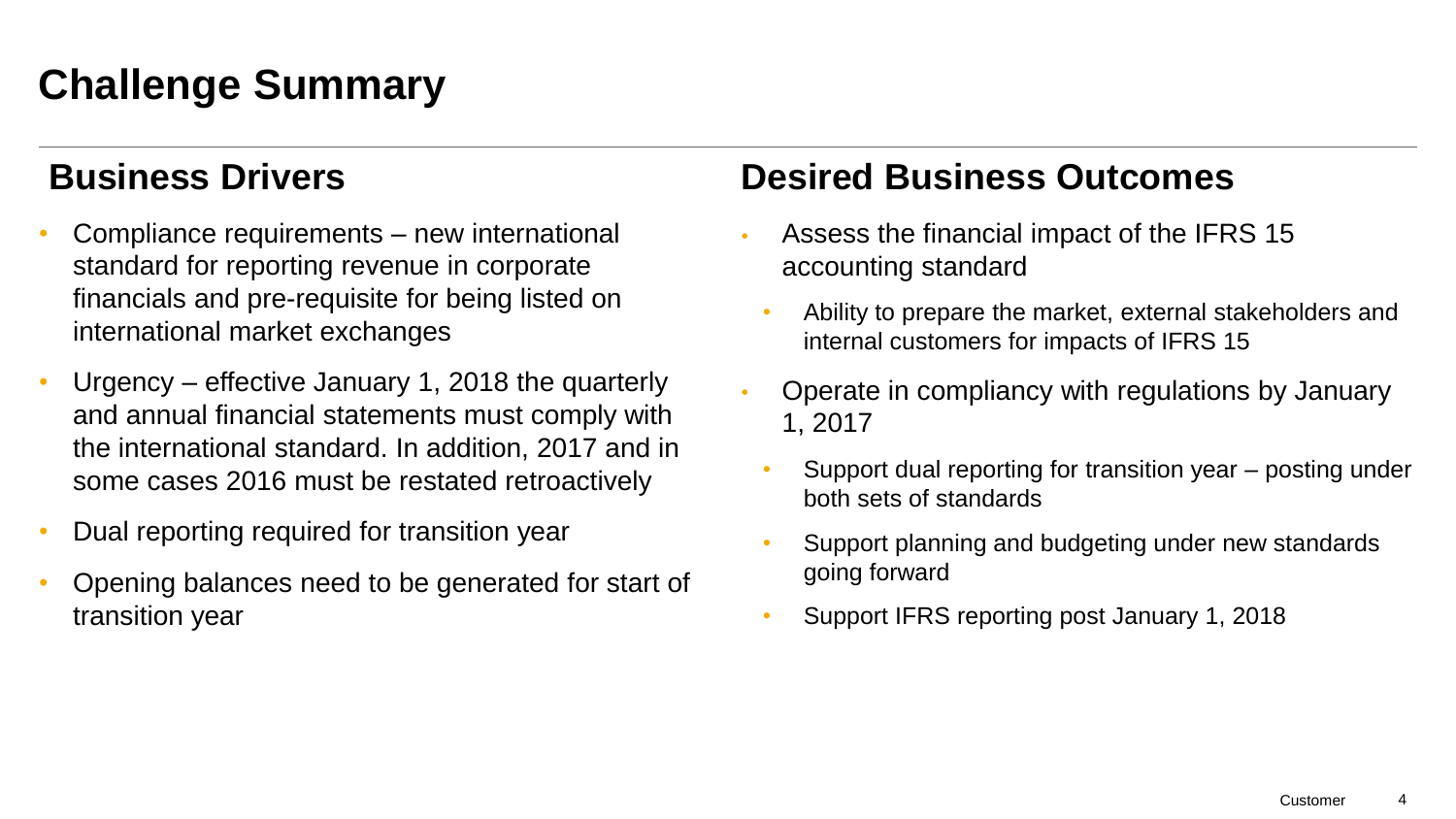## **IFRS Revenue Recognition Impact for Telcos**

#### **IFRS Revenue Recognition Telco scope considerations**

- Large number of small contracts
- Accounting for multiple performance obligations within each contract
- Uncertain or variable consideration / determining the transaction price from many sources
- Allocation of the transaction price and establishing stand-alone selling prices
- Contract costs / customer acquisition cost

**The complex regulations and the new calculation schemes require a software solution, which fully complies with the new accounting standards, provides flexibility and supports an end-to-end audit trail.**

#### **Example\*:**

- Customer closes 24 month contract
- Monthly fee: 40 €
- Activation fee: 30 €
- Phone: 0 € (100% subsidized)
- Phone stand alone selling price: 300 €
- Phone purchase price: 290 €

|                           | <b>Contract</b><br>start | <b>Month</b><br>1 | <b>Month</b><br>$\mathbf{2}$ | <b>Month</b><br>3 | $\Sigma$ Month<br>$4 - 24$ | <b>Total</b> |
|---------------------------|--------------------------|-------------------|------------------------------|-------------------|----------------------------|--------------|
| Current<br><b>IFRS</b>    | 30                       | 40                | 40                           | 40                | 840                        | 990          |
| <b>New</b><br><b>IFRS</b> | 236                      | 31.42             | 31.42                        | 31,42             | 659.74                     | 990          |

#### **Current IFRS:**

• Accounting matches cash and billing flow

#### **New IFRS:**

- Match revenue to performance of obligations does not match cash or billing flow
- Need to shift timing of recognition of revenue

\* Source: IRZ, 2013, p. 17 (Patrick Lüpold, PWC AG)